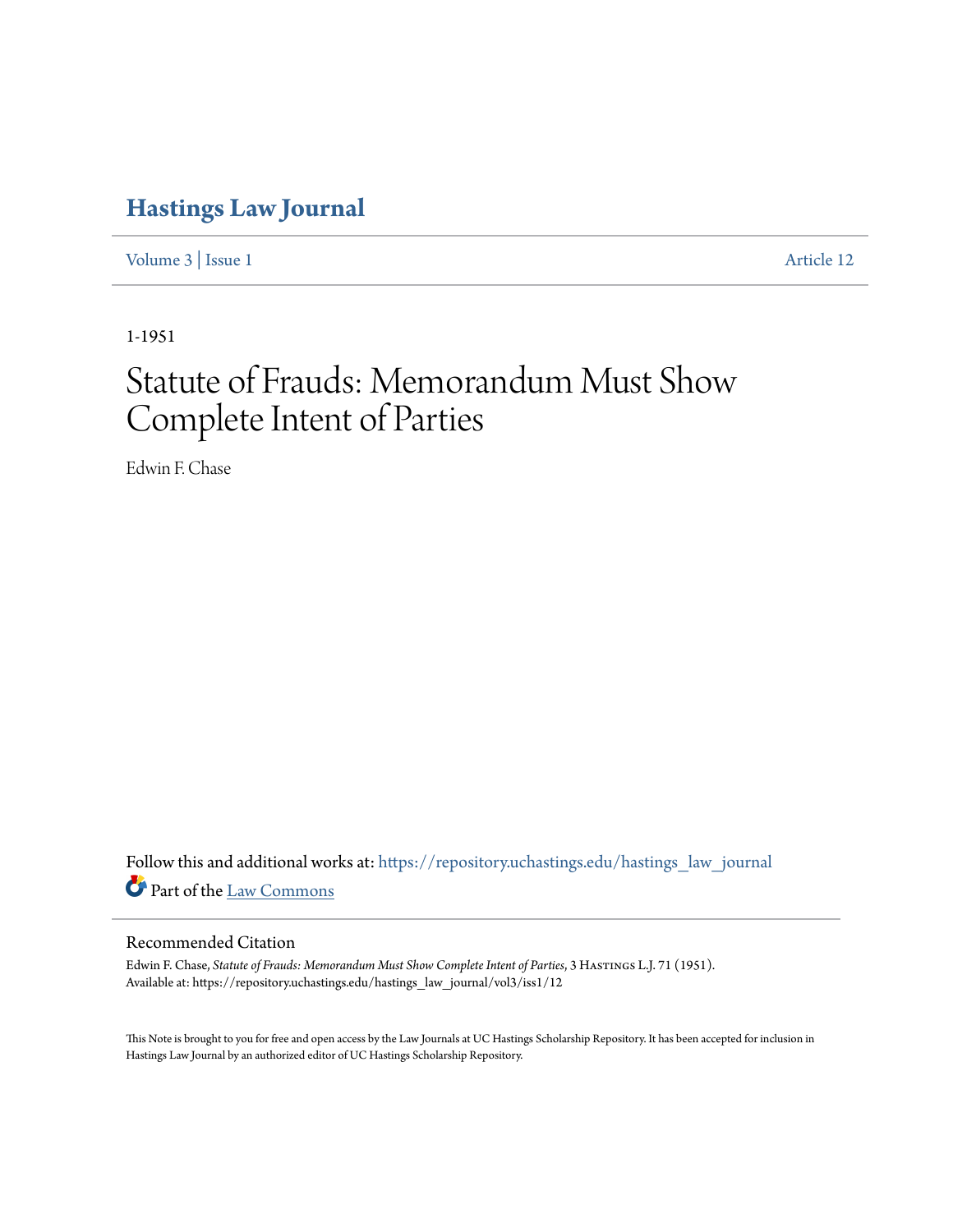NOTES 71

In some states the common-law rule against assignability of the possibility of reverter and its sister the right of entry for breach of condition subsequent has been changed by statute.10 Some of these statutes expressly make the interests assignable, while others which make any interest or claim in real property tranferable are interpreted as applying to the possibility of reverter and the right of entry and making them transferable.<sup>11</sup> The Restatement of Property defines the possibility of reverter as a reversionary interest and declares that all reversionary interests are assignable.<sup>12</sup> In another section it holds nontransferable a power of termination,<sup>13</sup> but in that same section states that the rule is not to be applied in cases involving merger, consolidation or *dissolution* of a partnership or *corporation.* Applying the modified Restatement rule to the instant case this plaintiff as a dissolved corporation would recover, for it precludes the application of the *Cookman* dictum.

Irrespective of the doctrine of nonassignability there is still authority for a finding for this plaintiff. The United States Supreme Court has declared it settled law that if the grantor was an artificial person the successors of the grantor could take advantage of a condition annexed to an estate.<sup>14</sup> In that case the artificial person was a sovereign state but it is generally held that a corporation is an artificial person. Is it not logical then to conclude that the trustees of this dissolved corporation were the successors of an artificial person and therefore valid holders of the possibility of reverter **?**

*John D. Goodrich.*

September **16,** 1942.

STATUTE OF FRAUDS: **MEMORANDUM MUST SHOW COMPLETE INTENT** OF PARTIES.—Morris Levin executed a will by which he devised and bequeathed his entire residuary estate to his two children by his wife, Yetta Levin, and expressly excluded from bequest his son by a previous marriage, Herman Levin. At the same time he signed and delivered the following letter to his wife:

"Dear Yetta:

"This is to confirm our agreement as follows:

"You have under date of September 14, 1942, made a will whereby you have bequeathed and devised to me the entire net income of your estate after the payment of certain premiums, if any, on life insurance carried by me. You have done so in the knowledge that if you should predecease me I will leave my entire estate to our children Max Levin and Belle Burrill. I have this day made a will in which I have devised and bequeathed my entire residuary estate to our children Max and Belle

"This letter is to confirm my agreement that in the event that you should pre-

" 1 See note, **109 A.** L. R. 1148, and **117 A. L. R. 563.** See, also, a strong dissent **by J.** Potter to a holding that the right was inalienable. Dolby v. Dillman, 283 Mich. 609, 278 N. W. 694 (1938). **<sup>2</sup> 11ESTATEMENT, PROPERTY,** § 154, **159.**

<sup>13</sup>RESTATEMENT, PROPERTY, § 160.<br><sup>14</sup>Schulenberg v. Harriman, 21 Wall. 44, 63, 22 L. Ed. 551 (1874).

**<sup>&</sup>quot;R1 ESTATEMENT, PROPERTY,** § **160,** comment c (1948).

States making right of termination alienable: Cal. Civ. Code, sec. 1046 (1945) **;** Conn. Gen. Stat., see. **5033 (1930) ;** Ida. Code, sec. 54-502 **(1932) ;** Mont. Rev. Codes, see. **6839 (1939) ; N. J.** Stat. Ann., sec. **46:3-7** (1946) **;** R. L Gen. Laws, **c.** 433, sec. **10 (1938).** States with statutes making any interest in land alienable: Kan. Gen. Stat., secs. **67-202, 67-208,**

**<sup>77-201 (1935) ;</sup>** Miss. Code, sec. **831** (1946) **;** Va. Code, sec. 5147 (1942) **;** W. Va. Code, see. 3529 **(1943).**